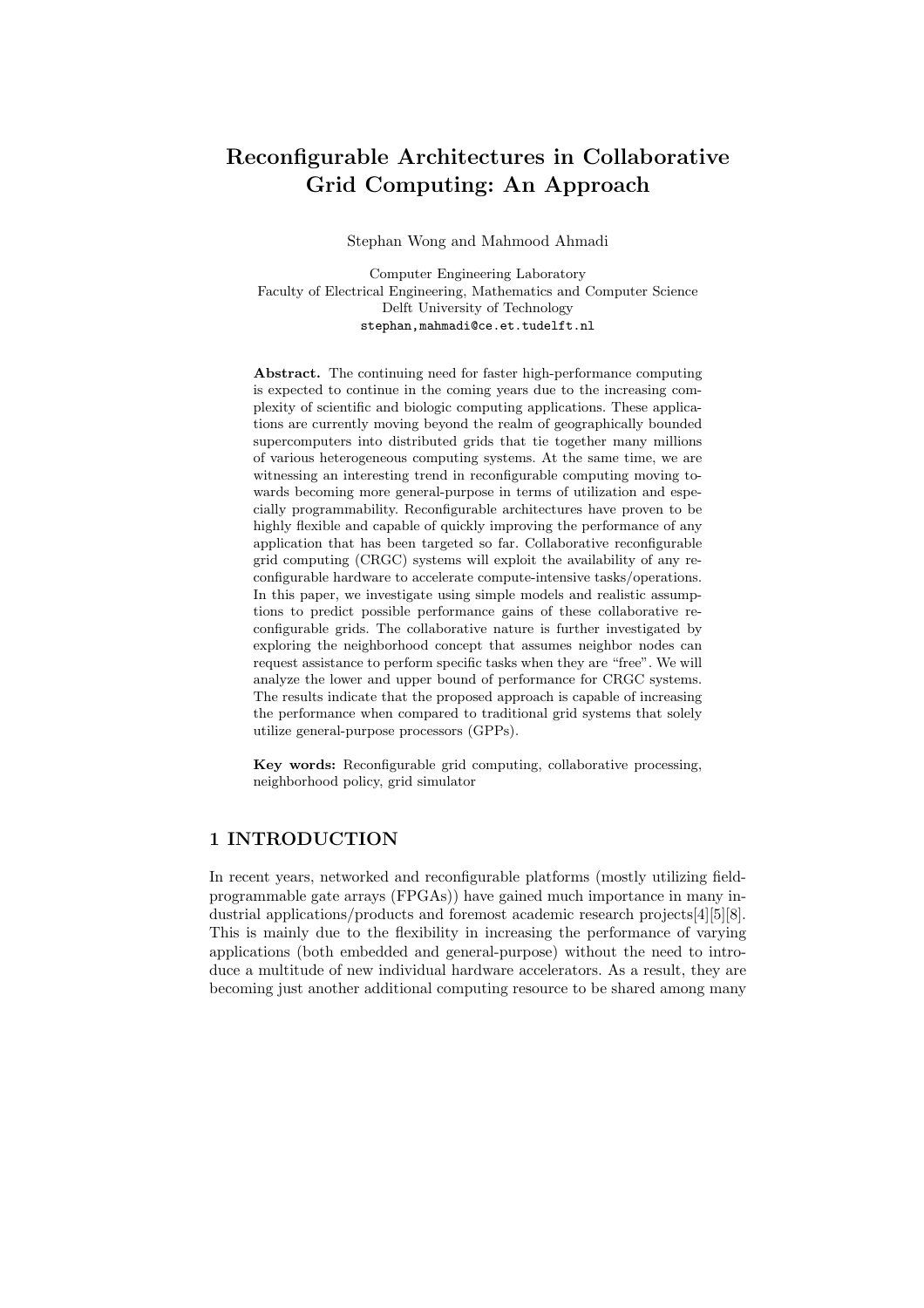#### 2 Stephan Wong et al.

applications running on the same (reconfigurable) processor that is stand-alone or connected/clustered in a local or wide-area network. This is opening up new research ground in exploiting the added performance of reconfigurable hardware in distributed and collaborative computing environments in large-scale heterogeneous or smaller-scale (wireless) networks. In such networks, idle processor cycles 'are being used' to assist other applications running elsewhere in the network by working on producing intermediate results or working on different data sets. In this paper, we describe our idea to build a network of heterogeneous processing elements that are able to collaboratively work on any task that has been inserted into the network on any processing element. Therefore, we provide a framework to collaborate between different processing elements and grid resources therefore, we define a neighborhood concept as a main part of collaboration policy that utilizes a set of primitives in a network of processing elements. These primitives implement different collaboration methods. To investigate the idea, we extended a version of traditional grid simulator (GridSim v4) that we called the collaborative reconfigurable grid simulator (CRGridSim) to support reconfigurable architecture modeling and neighborhood concept. We also analyze a lower and upper bounds of performance for this approach. The results show that the utilization of reconfigurable elements in grid computing increases performance when compared to the simple general-purpose processing elements in the grid and non-grid environments. This paper is organized as follows. Section 2 presents related work. Section 3 describes collaborative reconfigurable architectures on grid environments. Section 4 describes the implementation. Section 5 presents our simulation results. In Section 6, we draw the overall conclusions.

## 2 RELATED WORK

In this section, we take a brief look at the previous work regarding the high performance reconfigurable architectures. In [5], the design and implementation of a metacomputer designed to simplify the development of applications for clusters containing reconfigurable hardware are presented. The Distributed Reconfigurable Metacomputing (DRMC) has been defined as "the use of powerful computing resources transparently available to the user via a networked environment". DRMC provides as environment in which computations can be constructed in a high-level manner and executed on clusters containing reconfigurable hardware. In DRMC applications are executed on clusters using the Condensed graphs model of computation that allows the parallelism inherent in applications to be executed by representing them as set of graphs. In [7], a set of rules and guidelines for the implementation of Distributed Processing Network (DPN) as the basis for a dynamic reconfigurable architecture is introduced that target improving the performance of microprocessor-based systems in computationally intensive application domains. Our approach introduces a different technique for collaboration between processing elements using neighborhood policy in grid environments where processing elements consist of reconfigurable and general purpose elements.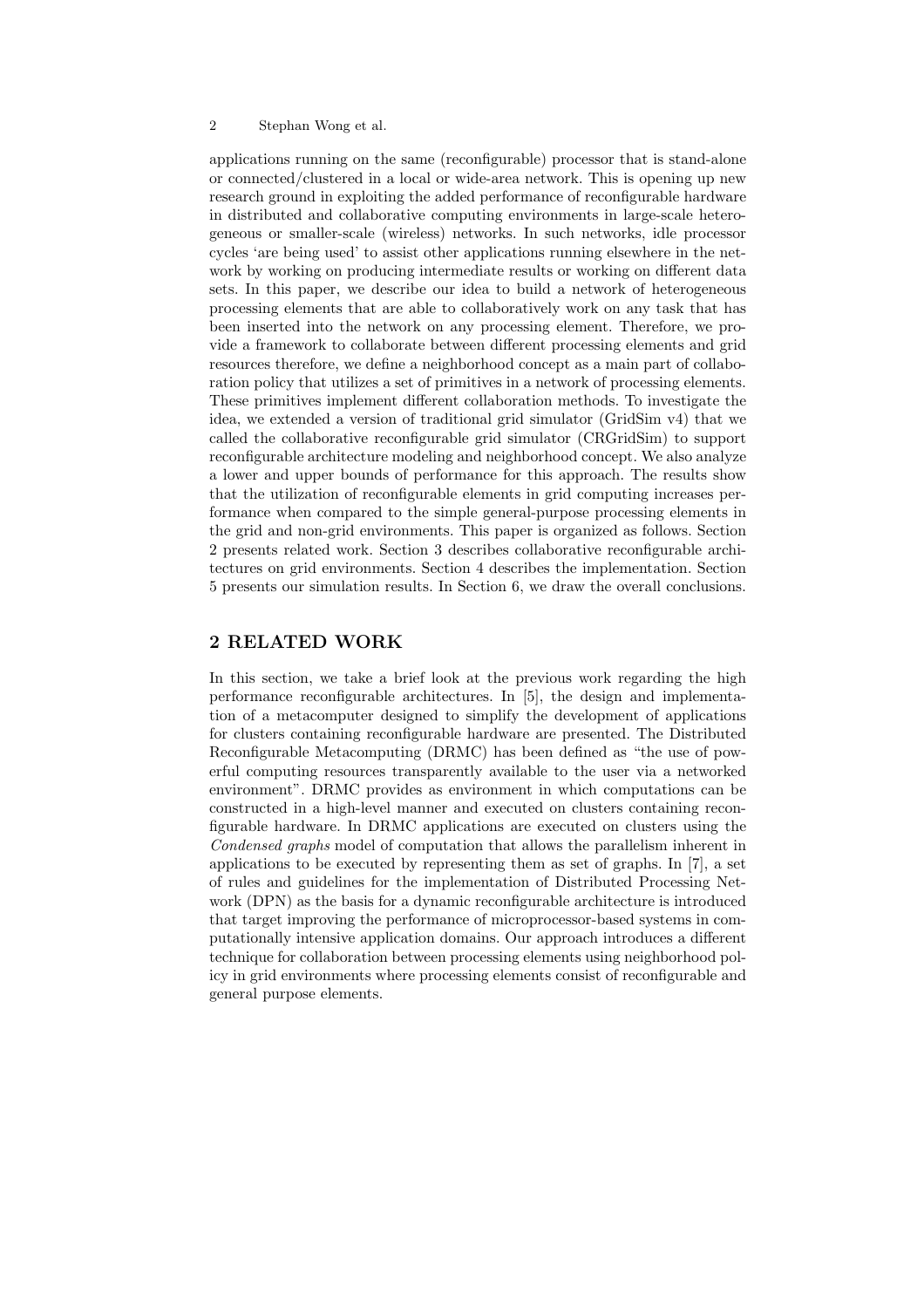# 3 Collaborative Reconfigurable Architectures on Grid Environment

In this section, we present the concept of collaborative reconfigurable architectures, their properties, and performance analysis.

#### 3.1 Collaborative Reconfigurable Architectures

General-purpose processors allow us to run the same program over a range of implementations of the same architectural family in a compatible manner. One of the major continuous concerns of general-purpose processors is performance. Reconfigurable hardware coexisting with a core processor has been considered a good candidate to address such a concern [4][5][7][8]. Using this technique, applications may be accelerated by delegating some of their most commonly used functionality to an FPGA co-processor configured with a suitable hardware implementation. In grid computing, a large pool of heterogeneous computing resources is geographically dispersed over a large network, e.g, the Internet, but collaborating in solving a single large and mostly complex scientific problem. Given the performance increases through grid computing and reconfigurable architectures, a combination of both approaches known as Collaborative Reconfigurable Grid Computing (CRGC). The general platform of CRGC is depicted in Figure  $1(A)$ .



Fig. 1. (A) A collaborative reconfigurable architectures on grid environment with reconfigurable and general purpose elements. (B) A network with active primitives.

In traditional grid computing, the grid system is responsible for sending a job to a given machine to be executed. In CRGC, we introduce a different general job submission way in grid system (job submission policies are performed in these ways: scheduling, reservation, and scavenging [1]) that is called neighborhood scheduling. In this scheduling mechanism, each grid element requests assistance from neighborhood processing elements. In the neighborhood concept, the tasks can be inserted into the grid (network) through the grid elements. The neighborhood concept is implemented in different levels as follows: simple level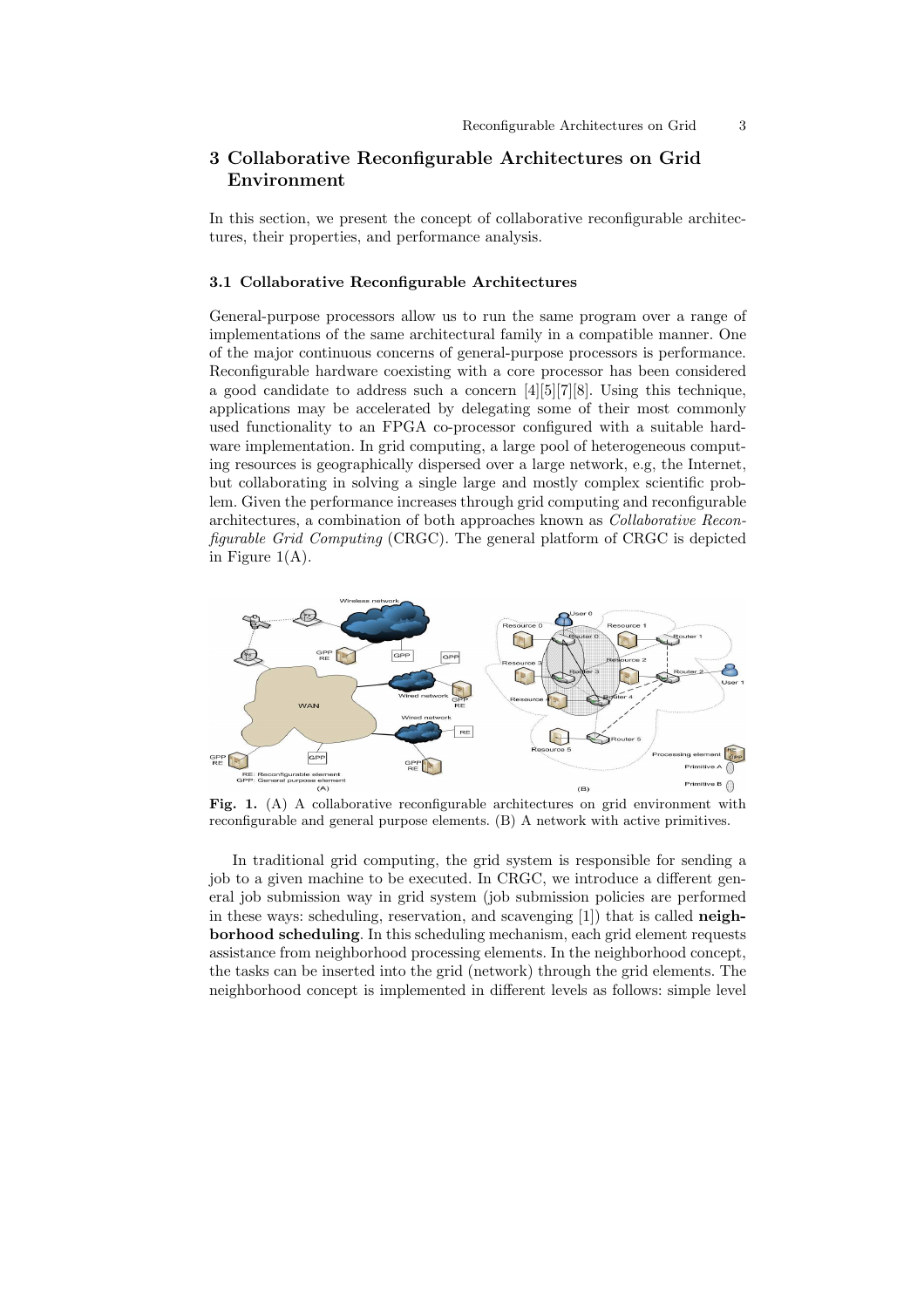#### 4 Stephan Wong et al.

and hierarchical level. At the simple level, the neighbor processing elements are a direct neighbor to a requesting grid element. The direct neighbor is defined as a grid element that is physically located next to the current requesting grid element. The network backbone can be seen as a collection of primitives that the communication between requesting grid element and neighbors grid element are configured using these primitives. Some important primitives are depicted in Figure 2. Figure 2(A) depicts a primitive with one requesting element and one



Fig. 2. Basic primitives that are utilized in neighborhood concept.

collaborator grid element. Figure 2(B) depicts a primitive with one requesting grid element and  $n$  collaborating grid elements (resources). A primitive with two requesting grid elements and one collaborating grid element is depicted in Figure 2(C). In these primitives, each grid resource consists of a general-purpose processor, reconfigurable element, or both. The neighborhood concept with active primitives in the network is depicted in Figure 1(B). Based on Figure 1(B), we can observe that each user and the related requesting grid element can find the correspondent neighbor grid element.

## 3.2 Lower Bound and Upper Bound of Performance Analysis

This analysis is performed to determine the lower and upper performance bound for the collaborative reconfigurable grid systems. To describe the related equations, the following notations are defined:  $N$ =number of subtasks,  $S$ =size of subtasks= $MI$  instructions,  $T_{GPP}$  = processing time for each instruction by GPP,  $T_{RE}$ =processing time for each instruction by  $RE = T_{GPP} / k$ ,  $T_{Com} =$  communication time between different processing elements in collaborative systems,  $k$ =speedup factor,  $N_1$ =number of subtasks that can be processed by neighbors, Pkt=packet size, Bw=network bandwidth and  $N_{pkt}=$  number of packets. The following equations represent the processing time in collaborative and noncollaborative systems.

$$
T_{Noncol} = \sum_{i=1}^{N} M I_i T_{GPP} \tag{1}
$$

$$
T_{Col} = \sum_{i=1}^{N-N_1} M I_i T_{GPP} + \sum_{i=N-N_1+1}^{N} M I_i T_{RE} + N_1 T_{Reconf} + T_{Com} =
$$
  

$$
\sum_{i=1}^{N-N_1} M I_i T_{GPP} + \frac{\sum_{i=N-N_1+1}^{N} M I_i}{k} T_{GPP} + N_1 \frac{Reconf\ file\ size}{Reconf\ speed} + T_{Com}
$$
 (2)

In Eq. 2,  $T_{Com}$  is defined as follows: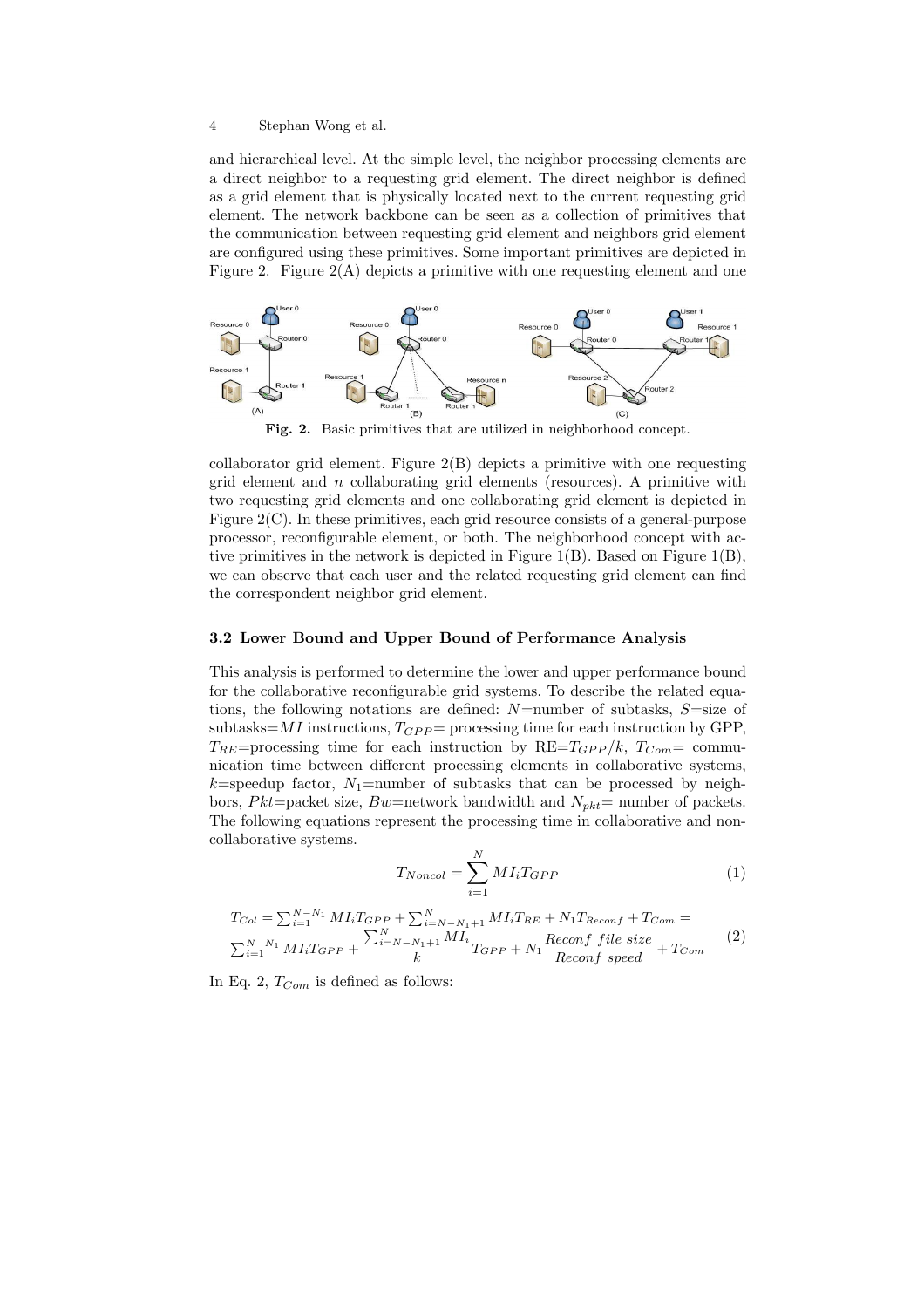Reconfigurable Architectures on Grid 5

$$
T_{Com} = packet \; trans \; time.N_{pkt} = \frac{Bw}{Pkt}N_1.S/Pkt \; \; with \; N_{pkt} = \frac{N_1.S}{Pkt} \qquad (3)
$$

In Eq. 3, the *packet trans time* represents the packet transmission time where the subtasks are organized as a sequence of packets to be sent to the neighbors. The Reconf file size represents the size of reconfiguration file and Reconf speed represents the reconfiguration speed for reconfigurable elements. Using these equations, we can find the lower and upper performance bound using metrics such as response time and waiting time. In Eq. 2, the third term represents the reconfiguration time for the processig elements. When the submitted tasks can not be distributed to the collaborator elements (reconfigurable elements), a GPP as main processing element executes all submitted tasks without any assistance from neighbors. Therefore,  $T_{Com} = 0$ ,  $T_{Reconf} = 0$  and  $N_1 = 0$  and Eq. 2 for upper bound of performance is rewritten as follows:

$$
T_{Col} = \sum_{i=1}^{N} M I_i T_{GPP} = T_{Noncol}
$$
\n<sup>(4)</sup>

The lower bound can be found using Eq. 2. When all submitted tasks are executed using reconfigurable elements on high speed networks with small reconfiguration time Eq. 2 is represented as follows:

$$
T_{Col} = \sum_{i=1}^{N_1} M I_i T_{RE} + N_1 T_{Reconf} + T_{Com} \quad with \quad N = N_1 \tag{5}
$$

In Eq. 5,  $N = N_1$  (all subtasks execute on reconfigurable elements),  $T_{Reconf}$  and  $T_{com}$  are very small. Therefore, we can rewrite Eq. 5 as follows:

$$
T_{Col} = \sum_{i=1}^{N_1} M I_i \frac{T_{GPP}}{k} = \frac{1}{k.N_1} T_{Noncol}
$$
 (6)

In the other words, the lower bound for execution time in collaborative system is  $\frac{1}{N_1.k}$  execution time of non collaborative systems with  $N_1$  being the number of reconfigurable elements (number of forwarded subtasks to reconfigurable elements) and  $k$  the average speedup of reconfigurable elements. This concept is expressed using the following inequality.

$$
T_{Noncol} \le T_{Col} < \frac{1}{k.N_1} T_{Noncol} \tag{7}
$$

Eq. 7 represents the lower bound and upper bound of performance in collaborative reconfigurable grid systems.

#### 4 Implementation And a Case Study

In this section, we present a case study of CRGC. To investigate the behavior of CRGC, we extended GridSim (a traditional Java-based discrete-event grid simulator) that we called CRGridSim to study the behavior of the basic primitives as a case study[2][3][6]. We extended reconfigurable architecture modeling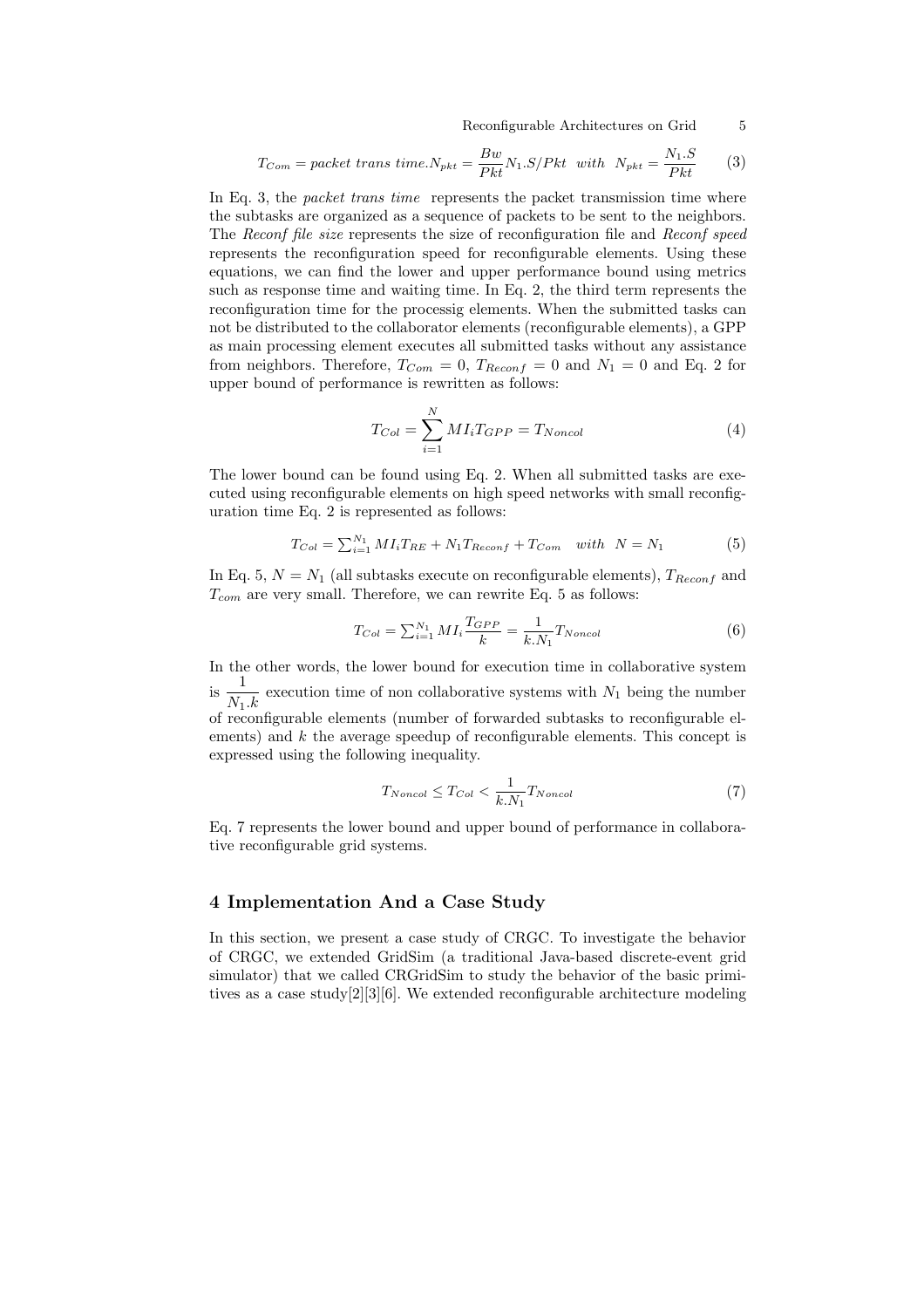#### 6 Stephan Wong et al.

and collaborative processing support using the neighborhood concept in Gridsim and after that investigate a case study including different primitives where these primitives construct a backbone of a reconfigurable grid architecture. In these primitives, different processing elements collaborate to solve a problem in a grid environment. Each processing element can be a general-purpose processor or a reconfigurable element. The processing elements can be defined (in the form of MIPS (Million Instructions Per Second) as per SPEC (Standard Performance Evaluation Corporation) benchmark). In CRGridsim, each application can be broken down to different subtasks called gridlets. Each application is packaged as gridlets whose contents include the task length in millions of instructions (MI). The task length is expressed in terms of the items of the time it takes to run on a standard GPP with a MIPS rating of 100. Each reconfigurable element accelerates the submitted subtasks compared to a GPP represented by a speedup factor. For example, a speedup factor of 10 means that the execution time is 10 times faster than when only using a GPP for the same task. Analysis of the problem based on different parameters such as: network bandwidth, reconfiguration method (e.g. partial or full), application model, background traffic, application size and hardware technology is complicated. Therefore, to observe the role of each parameter, we assume the other parameters are fixed. Hence, the following assumptions have been made:

- Reconfigurable elements do not support partial reconfiguration.
- There is not background traffic on the network and reconfiguration codes for reconfigurable elements are stored in the target collaborator elements since online code generation is time consuming.

## 5 Results

In this section, we present the simulation results using the CRGridSim simulator for the given primitives. These primitives were simulated with the following specifications: maximum packet size  $= 1500$  Byte/sec, user-router bandwidth  $= 10$  Mb/sec, router-router bandwidth  $= 100$  Mb/sec, number of gridlets  $=$ 10, Number of users  $= 2$ , size of gridlets  $= 5000$  MI (Million Instructions), the size of all gridlets is the same, MIPS rating of  $GPP = 377$  MIPS, minimum speedup for reconfigurable elements=2, maximum speed up for reconfigurable elements  $=10$ , reconfiguration file size  $= 6$  Mb, reconfiguration speed  $= 2$  Mb/sec, reconfiguration time  $=$  reconfiguration file size/ reconfiguration speed  $=$  3 sec.

The waiting time and turnaround time graphs for primitives in Figures  $2(A)$ and  $2(B)$  are depicted in Figures  $3(A)$  and  $3(B)$ .

From Figures  $3(A)$  and  $3(B)$ , we can observe that the utilization of collaborators decreases the waiting time and turnaround time. The lowest waiting time and turnaround time are produced when the number of collaborators is set to 3 RE with a speedup factor of 10. In Figure 3, the longest waiting time and turnaround time are when the resource encompasses a GPP without collaboration (straight line). The fluctuations on the graphs are due to reconfiguration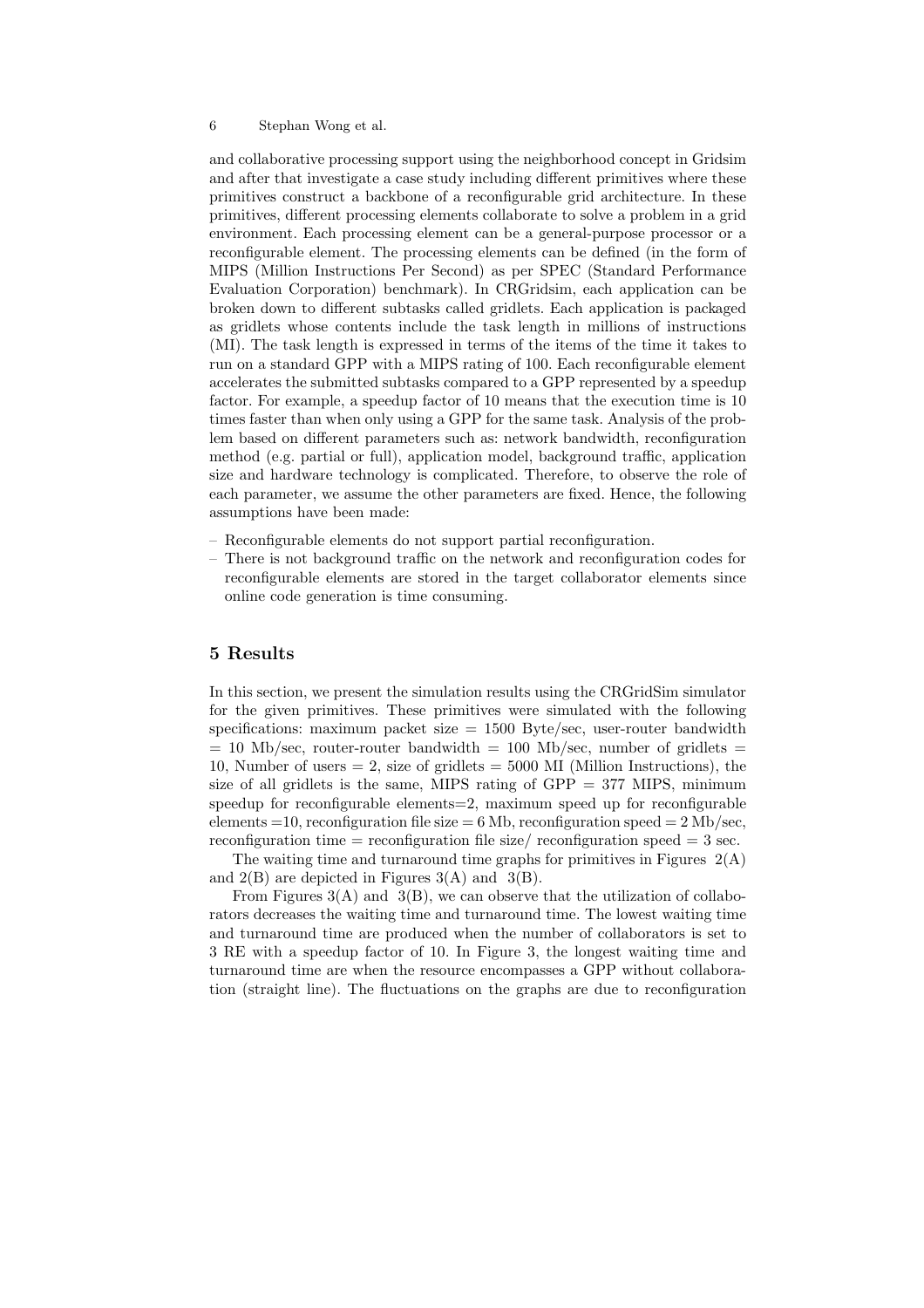

Fig. 3. The waiting and turnaround time graphs for the primitives in the Figures  $2(A)$  and  $2(B)$ .

time in the collaborator resources. The waiting time and turnaround time graphs for the primitive in Figure  $2(C)$  are depicted in Figure 4.



Fig. 4. The waiting and turnaround time graphs for the primitives in the Figure  $2(C)$ .

Figure 4, depicts the effect of a shared collaborator resource between different requesting resources. Since one shared collaborator resource (resource 2) is utilized by resource 0 and 1. From Figure 4, we can observe that the longest waiting time and turnaround time are when the resource encompasses a GPP without collaboration (straight line).

# 6 Overall Conclusions

In this paper, we presented the concept of collaborative reconfigurable grid computing in which grid resources utilize reconfigurable elements in the grid. Subsequently, an approach called neighborhood policy to collaborate between processing elements was proposed. We investigated the lower bound and upper bound of performance for the collaborative reconfigurable grid computing. The results show that CRGC increases performance in compared to traditional grid systems.